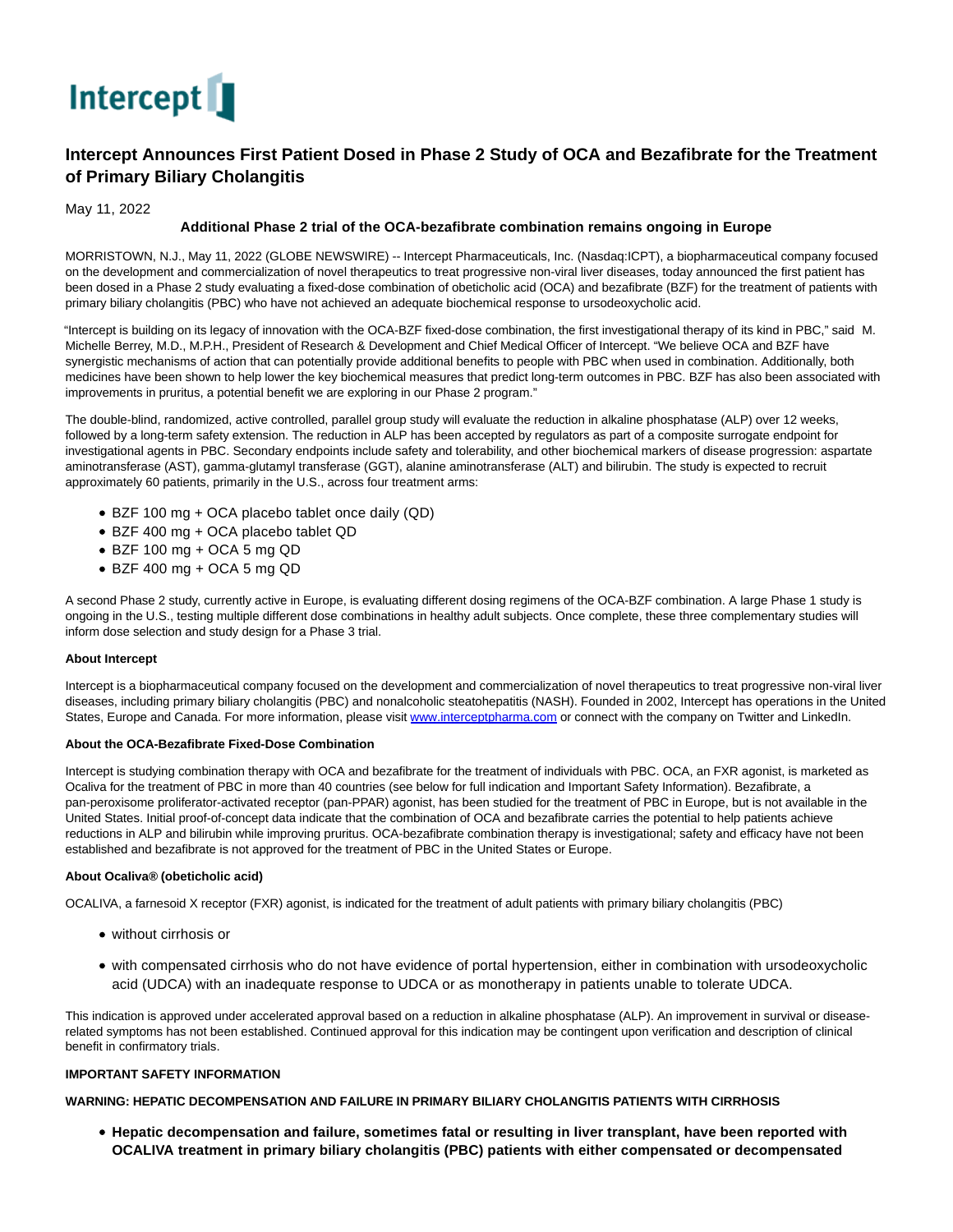**cirrhosis.**

- **OCALIVA is contraindicated in PBC patients with decompensated cirrhosis, a prior decompensation event, or with compensated cirrhosis who have evidence of portal hypertension.**
- **Permanently discontinue OCALIVA in patients who develop laboratory or clinical evidence of hepatic decompensation; have compensated cirrhosis and develop evidence of portal hypertension, or experience clinically significant hepatic adverse reactions while on treatment.**

## **Contraindications**

OCALIVA is contraindicated in patients with:

- decompensated cirrhosis (e.g., Child-Pugh Class B or C) or a prior decompensation event
- compensated cirrhosis who have evidence of portal hypertension (e.g., ascites, gastroesophageal varices, persistent thrombocytopenia)
- complete biliary obstruction

## **Warnings and Precautions**

## **Hepatic Decompensation and Failure in PBC Patients with Cirrhosis**

Hepatic decompensation and failure, sometimes fatal or resulting in liver transplant, have been reported with OCALIVA treatment in PBC patients with cirrhosis, either compensated or decompensated. Among post-marketing cases reporting it, median time to hepatic decompensation (e.g., new onset ascites) was 4 months for patients with compensated cirrhosis; median time to a new decompensation event (e.g., hepatic encephalopathy) was 2.5 months for patients with decompensated cirrhosis.

Some of these cases occurred in patients with decompensated cirrhosis when they were treated with higher than the recommended dosage for that patient population; however, cases of hepatic decompensation and failure have continued to be reported in patients with decompensated cirrhosis even when they received the recommended dosage.

Hepatotoxicity was observed in the OCALIVA clinical trials. A dose-response relationship was observed for the occurrence of hepatic adverse reactions including jaundice, worsening ascites, and primary biliary cholangitis flare with dosages of OCALIVA of 10 mg once daily to 50 mg once daily (up to 5-times the highest recommended dosage), as early as one month after starting treatment with OCALIVA in two 3-month, placebo-controlled clinical trials in patients with primarily early stage PBC.

Routinely monitor patients for progression of PBC, including hepatic adverse reactions, with laboratory and clinical assessments to determine whether drug discontinuation is needed. Closely monitor patients with compensated cirrhosis, concomitant hepatic disease (e.g., autoimmune hepatitis, alcoholic liver disease), and/or with severe intercurrent illness for new evidence of portal hypertension (e.g., ascites, gastroesophageal varices, persistent thrombocytopenia), or increases above the upper limit of normal in total bilirubin, direct bilirubin, or prothrombin time to determine whether drug discontinuation is needed. Permanently discontinue OCALIVA in patients who develop laboratory or clinical evidence of hepatic decompensation (e.g., ascites, jaundice, variceal bleeding, hepatic encephalopathy), have compensated cirrhosis and develop evidence of portal hypertension (e.g., ascites, gastroesophageal varices, persistent thrombocytopenia), experience clinically significant hepatic adverse reactions, or develop complete biliary obstruction. If severe intercurrent illness occurs, interrupt treatment with OCALIVA and monitor the patient's liver function. After resolution of the intercurrent illness, consider the potential risks and benefits of restarting OCALIVA treatment.

## **Severe Pruritus**

Severe pruritus was reported in 23% of patients in the OCALIVA 10 mg arm, 19% of patients in the OCALIVA titration arm, and 7% of patients in the placebo arm in a 12-month double-blind randomized controlled clinical trial of 216 patients. Severe pruritus was defined as intense or widespread itching, interfering with activities of daily living, or causing severe sleep disturbance, or intolerable discomfort, and typically requiring medical interventions. Consider clinical evaluation of patients with new onset or worsening severe pruritus. Management strategies include the addition of bile acid binding resins or antihistamines, OCALIVA dosage reduction, and/or temporary interruption of OCALIVA dosing.

## **Reduction in HDL-C**

Patients with PBC generally exhibit hyperlipidemia characterized by a significant elevation in total cholesterol primarily due to increased levels of high-density lipoprotein-cholesterol (HDL-C). Dose-dependent reductions from baseline in mean HDL-C levels were observed at 2 weeks in OCALIVAtreated patients, 20% and 9% in the 10 mg and titration arms, respectively, compared to 2% in the placebo arm. Monitor patients for changes in serum lipid levels during treatment. For patients who do not respond to OCALIVA after 1 year at the highest recommended dosage that can be tolerated (maximum of 10 mg once daily), and who experience a reduction in HDL-C, weigh the potential risks against the benefits of continuing treatment.

## **Adverse Reactions**

The most common adverse reactions (≥5%) are: pruritus, fatigue, abdominal pain and discomfort, rash, oropharyngeal pain, dizziness, constipation, arthralgia, thyroid function abnormality, and eczema.

## **Drug Interactions**

• Bile Acid Binding Resins Bile acid binding resins such as cholestyramine, colestipol, or colesevelam adsorb and reduce bile acid absorption and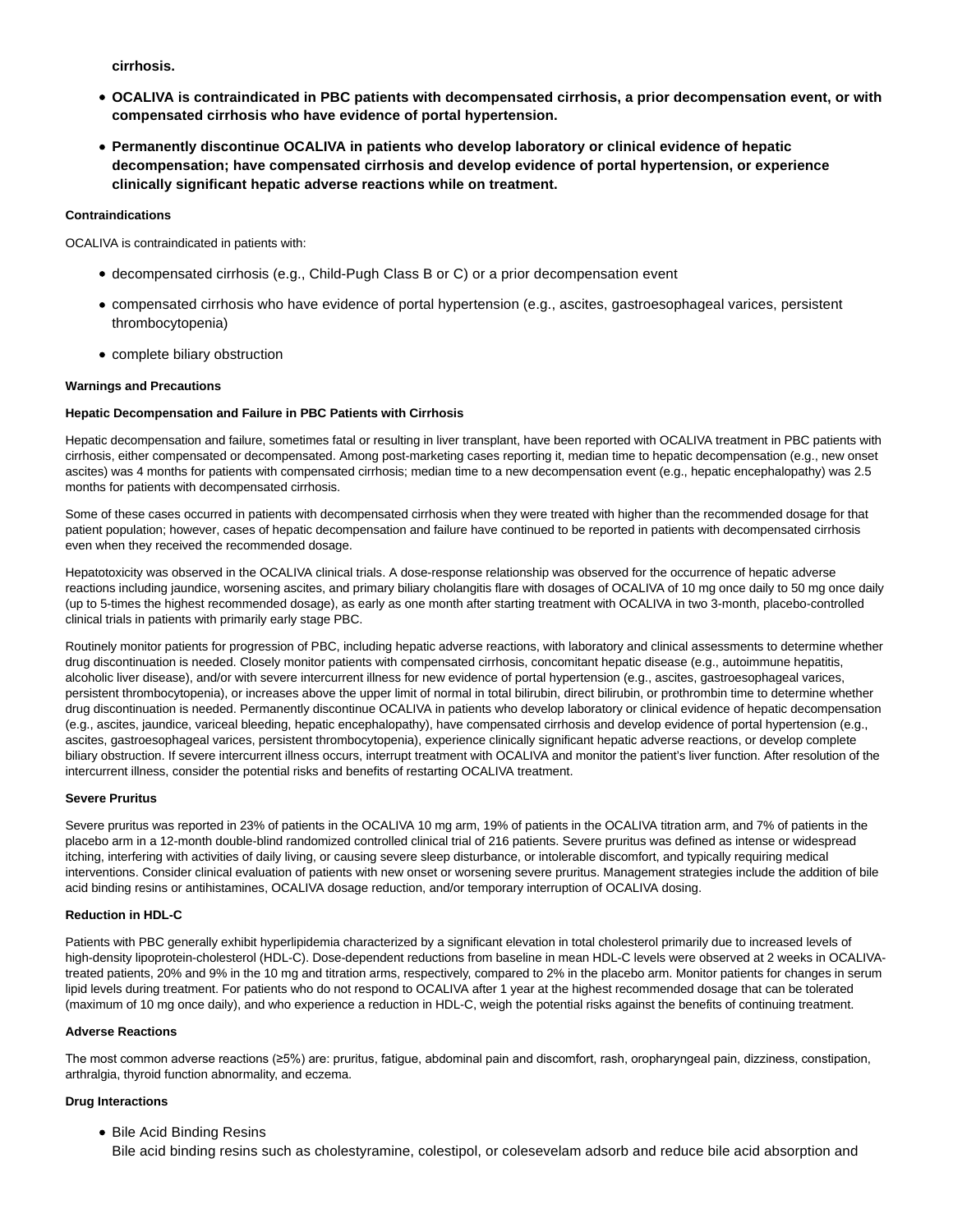may reduce the absorption, systemic exposure, and efficacy of OCALIVA. If taking a bile acid binding resin, take OCALIVA at least 4 hours before or 4 hours after taking the bile acid binding resin, or at as great an interval as possible.

Warfarin

The International Normalized Ratio (INR) decreased following coadministration of warfarin and OCALIVA. Monitor INR and adjust the dose of warfarin, as needed, to maintain the target INR range when co-administering OCALIVA and warfarin.

CYP1A2 Substrates with Narrow Therapeutic Index

Obeticholic acid may increase the exposure to concomitant drugs that are CYP1A2 substrates. Therapeutic monitoring of CYP1A2 substrates with a narrow therapeutic index (e.g., theophylline and tizanidine) is recommended when co-administered with OCALIVA.

• Inhibitors of Bile Salt Efflux Pump

Avoid concomitant use of inhibitors of the bile salt efflux pump (BSEP) such as cyclosporine. Concomitant medications that inhibit canalicular membrane bile acid transporters such as the BSEP may exacerbate accumulation of conjugated bile salts including taurine conjugate of obeticholic acid in the liver and result in clinical symptoms. If concomitant use is deemed necessary, monitor serum transaminases and bilirubin.

## **Please click here for [Full Prescribing Information,](https://www.globenewswire.com/Tracker?data=SLdbpcNUWtQwFys3950a8bgQfCJVD2VVlcf5Sb_Upm_OhRy663eNu-5GgicLKZi2hz1iZKVUQn3J9Q42RdElb-CyuTzoVBsT1BOjGhCiRHqtxXXXTzCEfd3MUsjrs9ZaKwy6reQq5osQvwq-q5heZjNIDIIrJNZDWMIvT7N4F7fdwSl8OD-Q4X5N9jUAltfjTswClU5Na2u_69mxv1I6VDLLiPoDFpLLZeI_TgyWFk6-IQzvgwfnPNBLhrdq5Gydy2WSxi1ceARBv483Lp8CwZ4KhmbVIMRmFYCkTFFmTE3SOz416iKeLQAFIK1bpbMw8-NHCcrPXfRCsFHG8w771HZQs5GWiEDXp4OgJJqjV9qJsgAhmVk9Djg68mksxn6Iz9a6As_96MSaig_4P63oJMclabz3vGxq2tq1EQSBXcE=) including Boxed WARNING.**

**To report SUSPECTED ADVERSE REACTIONS, contact Intercept Pharmaceuticals, Inc. at 1-844-782-ICPT or FDA at 1-800-FDA-1088 or [www.fda.gov/medwatch.](https://www.globenewswire.com/Tracker?data=YJU0vIB5q6uPV2T3LazHtEqSQHwZ9A7k1bmd3H5fTGGi2rUqzhsOAyA2wt9YtnqcfBrNCg_uBk7u4tWWztuC1Vo_w50iOgDGVZwN6dGrwlvG8amJ7WqOLoEXxR1nyBf5mCJKb3QPlNRV9lha4kKg5wXKM023oh6-laiYT_lgbn18maYfrElbUttakUYvVVdGpMpPRttk52Wad64AbKSZvbNx7_x_prEvy-m5hqJUoF4wADSJS_gadbLc_L6cijkSuiLpDPf1OgwmYvtXgzvmpNKm8TrnJO6R48o77BjRDCufV_GeMFGb6LTj243ldmqYCOJBh14uRTun94N7s5ATV5_IJJwqK7Upl7Arf0lml4SQO0YxbSZ3KfLB0wXtYQei)**

#### **Cautionary Note Regarding Forward-Looking Statements**

This press release contains forward-looking statements, including, but not limited to, statements regarding the progress, timing and results of our clinical trials, including our clinical trials for the treatment of nonalcoholic steatohepatitis ("NASH"), the safety and efficacy of our approved product, Ocaliva (obeticholic acid or "OCA") for primary biliary cholangitis ("PBC"), and our product candidates, including OCA for liver fibrosis due to NASH, the timing and acceptance of our regulatory filings and the potential approval of OCA for liver fibrosis due to NASH, the review of our New Drug Application for OCA for the treatment of liver fibrosis due to NASH by the U.S. Food and Drug Administration (FDA), our intent to work with the FDA to address the issues raised in the complete response letter (CRL), the potential commercial success of OCA, as well as our strategy, future operations, future financial position, future revenue, projected costs, financial guidance, prospects, plans and objectives.

These statements constitute forward-looking statements within the meaning of Section 27A of the Securities Act of 1933, as amended, and Section 21E of the Securities Exchange Act of 1934, as amended. The words "anticipate," "believe," "estimate," "expect," "intend," "may," "plan," "predict," "project," "target," "potential," "will," "would," "could," "should," "possible," "continue" and similar expressions are intended to identify forward-looking statements, although not all forward-looking statements contain these identifying words. Readers are cautioned not to place undue reliance on these forward-looking statements, which speak only as of the date of this release, and we undertake no obligation to update any forward-looking statement except as required by law. These forward-looking statements are based on estimates and assumptions by our management that, although believed to be reasonable, are inherently uncertain and subject to a number of risks. The following represent some, but not necessarily all, of the factors that could cause actual results to differ materially from historical results or those anticipated or predicted by our forward-looking statements: our ability to successfully commercialize Ocaliva for PBC; our ability to maintain our regulatory approval of Ocaliva for PBC in the United States, Europe, Canada, Israel, Australia and other jurisdictions in which we have or may receive marketing authorization; our ability to timely and cost-effectively file for and obtain regulatory approval of our product candidates on an accelerated basis or at all, including OCA for liver fibrosis due to NASH following the issuance of the CRL by the FDA; any advisory committee recommendation or dispute resolution determination that our product candidates, including OCA for liver fibrosis due to NASH, should not be approved or approved only under certain conditions; any future determination that the regulatory applications and subsequent information we submit for our product candidates, including OCA for liver fibrosis due to NASH, do not contain adequate clinical or other data or meet applicable regulatory requirements for approval; conditions that may be imposed by regulatory authorities on our marketing approvals for our products and product candidates, including OCA for liver fibrosis due to NASH, such as the need for clinical outcomes data (and not just results based on achievement of a surrogate endpoint), any risk mitigation programs such as a REMS, and any related restrictions, limitations and/or warnings contained in the label of any of our products or product candidates; any potential side effects associated with Ocaliva for PBC, OCA for liver fibrosis due to NASH or our other product candidates that could delay or prevent approval, require that an approved product be taken off the market, require the inclusion of safety warnings or precautions, or otherwise limit the sale of such product or product candidate, including in connection with our update to Ocaliva prescribing information in May 2021 contraindicating Ocaliva for patients with PBC and decompensated cirrhosis, a prior decompensation event, or compensated cirrhosis with evidence of portal hypertension; the initiation, timing, cost, conduct, progress and results of our research and development activities, preclinical studies and clinical trials, including any issues, delays or failures in identifying patients, enrolling patients, treating patients, retaining patients, meeting specific endpoints in the jurisdictions in which we intend to seek approval or completing and timely reporting the results of our NASH or PBC clinical trials; the outcomes of interactions with regulators (e.g., the FDA and the European Medicines Agency) regarding our clinical trials; our ability to establish and maintain relationships with, and the performance of, third-party manufacturers, contract research organizations and other vendors upon whom we are substantially dependent for, among other things, the manufacture and supply of our products, including Ocaliva for PBC and, if approved, OCA for liver fibrosis due to NASH, and our clinical trial activities; our ability to identify, develop and successfully commercialize our products and product candidates, including our ability to successfully launch OCA for liver fibrosis due to NASH, if approved; our ability to obtain and maintain intellectual property protection for our products and product candidates, including our ability to cost-effectively file, prosecute, defend and enforce any patent claims or other intellectual property rights; the size and growth of the markets for our products and product candidates and our ability to serve those markets; the degree of market acceptance of Ocaliva for PBC and, if approved, OCA for liver fibrosis due to NASH or our other product candidates among physicians, patients and healthcare payors; the availability of adequate coverage and reimbursement from governmental and private healthcare payors for our products, including Ocaliva for PBC and, if approved, OCA for liver fibrosis due to NASH, and our ability to obtain adequate pricing for such products; our ability to establish and maintain effective sales, marketing and distribution capabilities, either directly or through collaborations with third parties; competition from existing drugs or new drugs that become available; our ability to attract and retain key personnel to manage our business effectively; our ability to prevent or defend against system